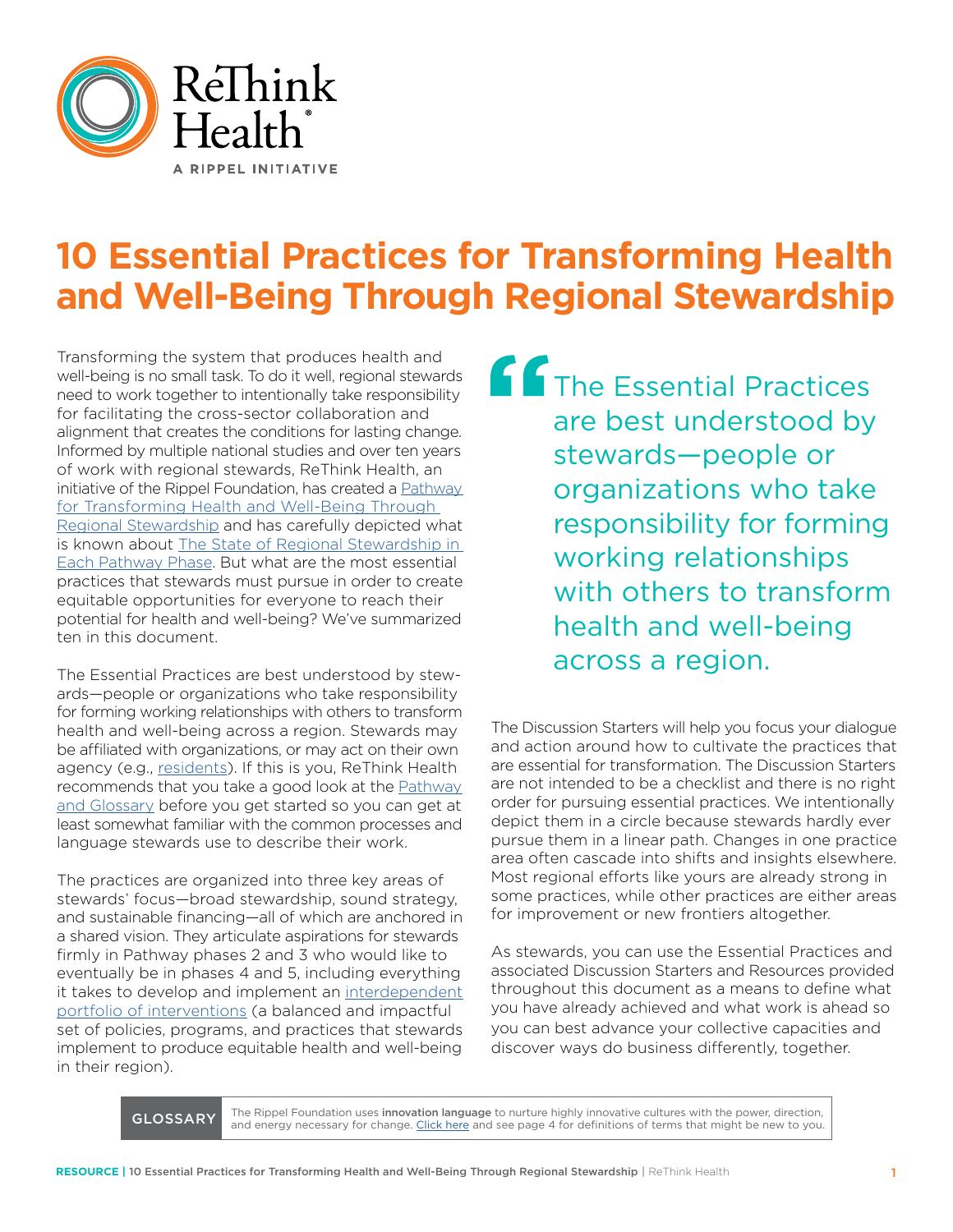# **Transforming Health and Well-Being in Your Region?**

**The most successful stewards use these essential practices:**



# **Shared Vision**

Regional stewards anchor their work in a SHARED VISION. Together, they create an image of what they want to build; a public declaration of the aspirations they hold in their heads and their hearts.

## **Stewards articulate and routinely pursue a clear, compelling, shared vision for the region.**

#### **DISCUSSION STARTERS FOR SHARPENING PRACTICE:**

- Are we, as stewards, working together routinely to pursue a clear, compelling, and shared vision for the entire region that benefits all of its residents?
- Have we articulated a compelling case to advance the shared vision among a critical mass of stewards? Do we each understand our own unique contribution to the vision's realization?
- Do we use the shared vision to guide our investments and actions? Do we continuously reflect on outcomes and refine activities to ensure the vision is being achieved?

#### **RESOURCES:**

**1**

[Value Proposition Narrative Toolkit](https://www.rethinkhealth.org/resources/developing-a-value-proposition-narrative-toolkit/) (tool) [Anchoring to Strengthen Your Region's Case for Systems Change](https://www.rethinkhealth.org/the-rethinkers-blog/anchoring-to-strengthen-your-regions-case-for-systems-change/) (blog)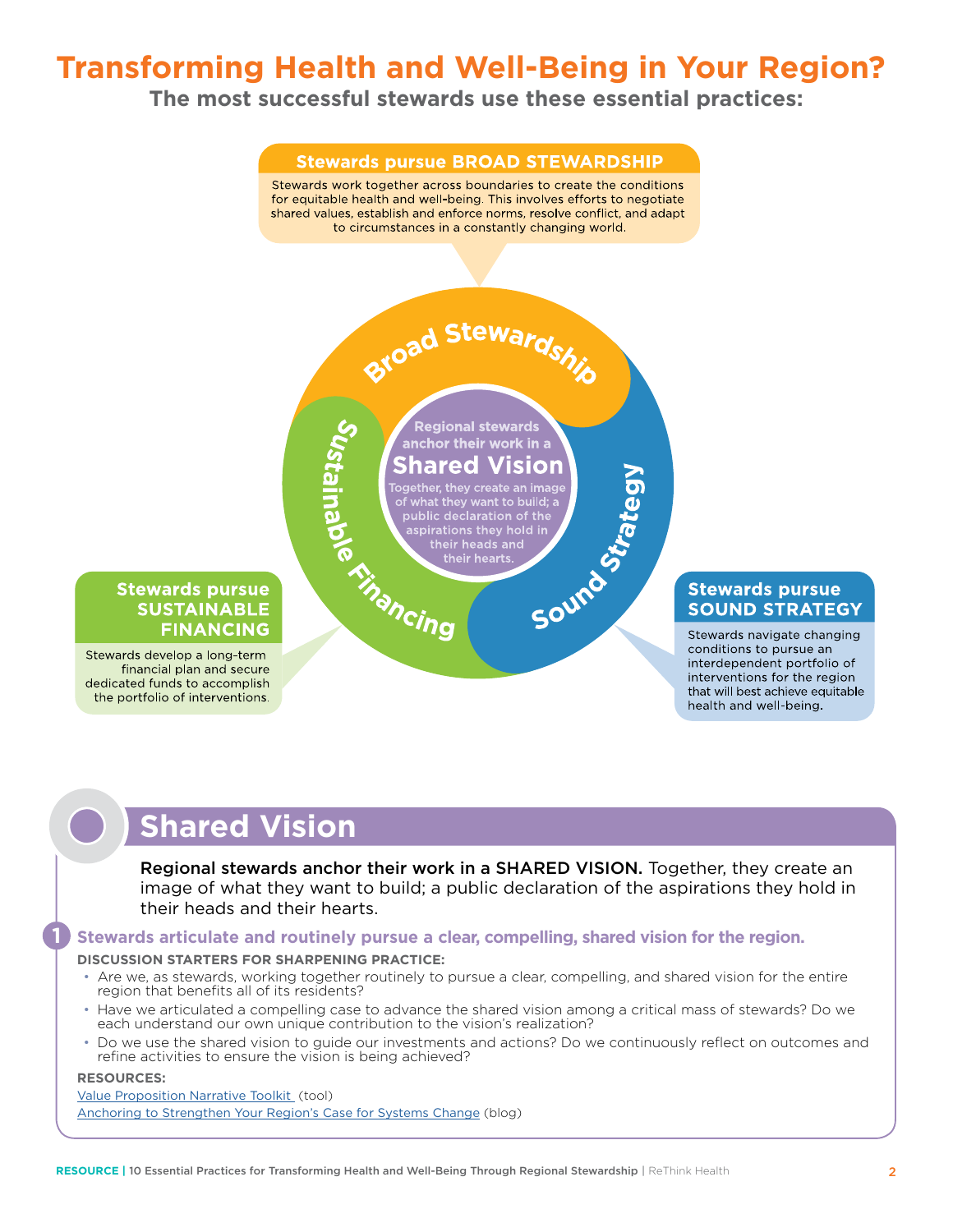# **Broad Stewardship**

Stewards work together across boundaries to create the conditions for equitable health and well-being. This involves efforts to negotiate shared values, establish and enforce norms, resolve conflict, and adapt to circumstances in a constantly changing world.

### **Ensure that stewards' efforts, including governance and management activities, are aligned to achieve their shared vision.**

#### **DISCUSSION STARTERS FOR SHARPENING PRACTICE:**

- Have we, as stewards, figured out how to move past our own preferences and approaches to our work? How well have we been able to align our collective work in order to create a more interdependent region and achieve the shared vision?
- What must we do to ensure efforts to build an interdependent portfolio of interventions are seen as legitimate? How might we work together more effectively, as a network, to manage and modify a shared portfolio of interventions so it produces the system change we desire?
- How will we become adept at developing and championing new roles and mindsets, and conducting all the management functions (operational, legal, financial, etc.) necessary for our success?

#### **RESOURCES:**

**2**

**3**

[Regional Transformation Efforts Conduct Governance and Management Activities Differently Than We Thought](https://www.rethinkhealth.org/the-rethinkers-blog/financing-the-governance-and-management-activities-necessary-to-coordinate-regional-transformation-efforts/) (blog) [Integrative Activities Assessment Tool](https://www.rethinkhealth.org/wp-content/uploads/2019/01/RTH-IntegrativeActivitiesTool_1142019.xlsx) (tool)

## **Stewards seek to expand the diversity and number of other stewards involved.**

#### **DISCUSSION STARTERS FOR SHARPENING PRACTICE:**

- Are we, as stewards, structuring our work to enable the broadest possible participation from stewards not already in the mix? Are we reaching out to involve more people and organizations when assessing options and making decisions?
- What do those not involved need so they can see the regional effort as a legitimate path to change, worthy of their contribution of knowledge, expertise, and other resources?

#### **RESOURCES:**

[Developing a Public Narrative: Using Powerful Storytelling to Motivate Action](https://www.rethinkhealth.org/resources/public-narrative-toolkit/) (Tool) [Value Proposition Narrative Toolkit](https://www.rethinkhealth.org/resources/developing-a-value-proposition-narrative-toolkit/) (tool)

## **Stewards increase their commitment to the regional effort, relative to their vested interests.**

#### **DISCUSSION STARTERS FOR SHARPENING PRACTICE:**

- Are we, as stewards, becoming more aware and respectful of one another's vested interests so we can better engage in negotiation processes to align and advance our work?
- Are we learning to be mindful about distribution of resources as we strive to ensure organizational interests are more in sync with our shared vision?
- How will we surface and reconcile any conflicts that might arise as we enact new policies and financial incentives?

## **Stewards create the conditions for robust, routine, and transparent resident leadership.**

#### **DISCUSSION STARTERS FOR SHARPENING PRACTICE:**

- Are we, as stewards, routinely incorporating practices of meaningful participation, feedback, input, and support for active resident leadership?
- What are we doing to ensure that resident voices are integral to the design and decision-making processes we use to produce health and well-being in the region?

#### **RESOURCES:**

**6**

**5**

**4**

[Developing a Resident Engagement Strategy: A Planning Curriculum](https://www.rethinkhealth.org/wp-content/uploads/2018/12/RTH-ResEngageToolkit_12172018.pdf) (tool) [Exploring Resident Engagement for Health System Transformation](https://www.rethinkhealth.org/the-rethinkers-blog/exploring-resident-engagement-for-health-system-transformation/) (part 1 of a 3-part blog series)

### **Stewards use common measures and integrate data. They share knowledge and use it to reflect on and refine their practice.**

#### **DISCUSSION STARTERS FOR SHARPENING PRACTICE:**

- Have we, as stewards, clearly defined the expected outcomes and impacts for the work we do individually and together?
- Are we developing common measures that are aligned with our shared vision?
- How are we establishing integrated structures and processes for sharing data, ensuring data is widely understood, reflecting on data, and using it to refine our practice?

#### **RESOURCES:**

[The Universal Difficulty \(but not Impossibility\) of Sharing Data](https://www.rethinkhealth.org/the-rethinkers-blog/the-universal-difficulty-but-not-impossibility-of-sharing-data/) (blog)